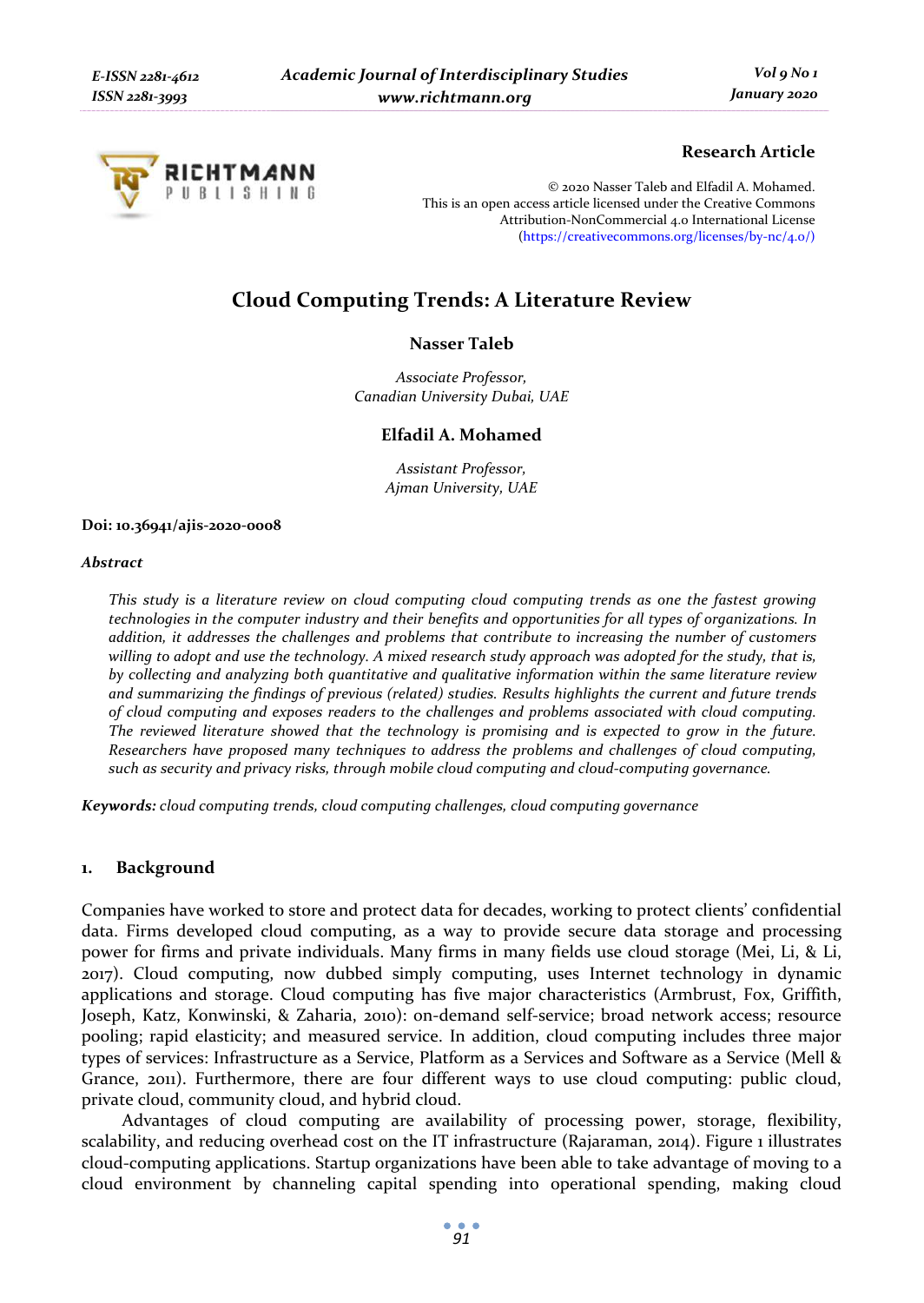computing attractive when cutting IT budgets. Use of cloud computing is most commonly adopted by the smallest firms, whereas medium-sized firms have lower rates and the lowest rates are in firms with about 100 employees (Bloom & Pierri, 2018). Larger firms have enough in-house computing power. In contrast, cloud computing has some disadvantages (Ashari & Setiawan, 2011) such as requirements for Internet access, speed, and direct access to resources. Therefore, companies may find it quite risky to depend entirely on cloud-computing service providers. Any interruption in cloud services could cause organizations great damage (Grigoriou, Retana, & Rothaermel, 2012). Karkonasasi, Baharudin, Esparham, and Mousavi (2016) pointed out the main advantages: cost saving, security, privacy, and reliability. Stakeholders anticipate these issues in adopting cloud computing will be mitigated or eliminated in the future.



# **Figure 1:** Cloud computing applications.

**Source:** From Gartner outlines 5 cloud computing trends—What they really mean, by U. Banerjee, 2019), retrieved March 10, 2019, from https://setandbma.wordpress.com/2012/04/24/gartner-5-cloudtrends/

Extant literature describes past and present trends in cloud computing and its usefulness in helping firms meet clients' needs, placing them in a position to enhance their competitive status. Researchers also discuss and expose readers to the main challenges and obstacles encountered when using cloud computing.

# **2. Current Trends in Cloud Computing**

Cloud computing has become a major asset for firms in vying to meet their clients' need and enhance their competitive status. Their mastery of efficient and effective data storage has promoted a need for greater storage space. As a result, service providers must work to increase the capacity of online data centers. Cloud computing has become an essential part of sustaining superior performance to enhance competitive status (Baldini et al., 2017). Cisco (2018) estimated more that the cloud housed 547EB of data in 2018. As more storage space becomes available, firms are impacted positively, allowing them to store greater amounts of data. These large caches of data allow companies to house, analyze and gain helpful information on customers' information, desires, and behaviors (Duan, Fu, Zhou, Sun, Narendra, & Hu, 2015). Cloud computing also allows smaller firms to store and share data as fees for cloud computing descend.

In recent years, hackers have found ways to compromise security in cloud computing, attacking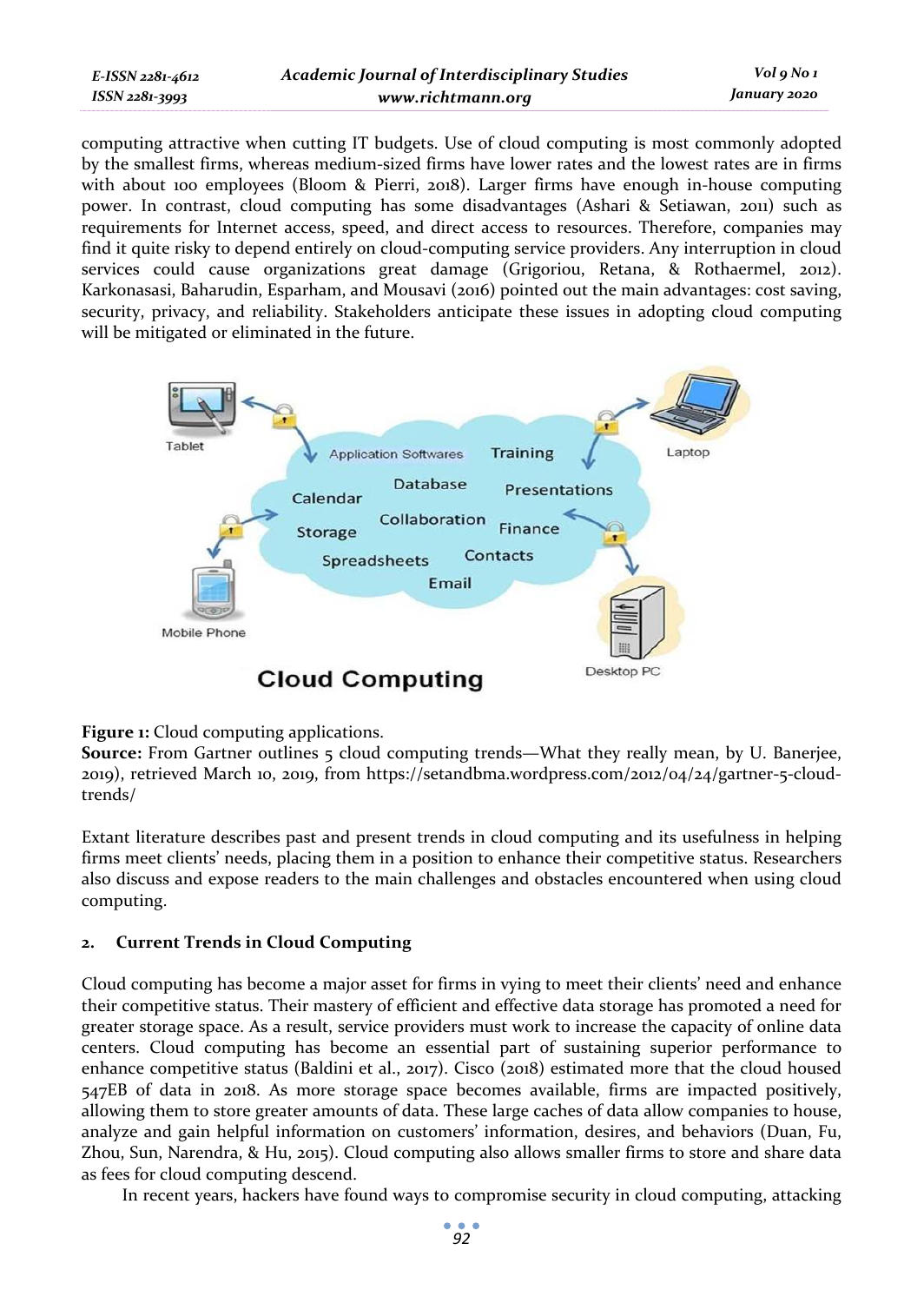| E-ISSN 2281-4612 |
|------------------|
| ISSN 2281-3993   |

computers through Wannacry and Ransomware (Kitchen & Reiss, 2018), and placing cloudcomputing firms on guard. These continuing attacks alerted experts to increase their security and response time. Hackers have gained considerable sophistication in their efforts, forcing companies to invest time and effort in methods to detect malware (Baldini et al., 2017). Cloud computing providers help firms in these efforts, working to keep data safe and confidential. Now, companies must work harder to secure client's information, often investing immense resources to maintain security and avoid cybersecurity compromise. To do so, companies must hire experts who are able to defend data against hackers. Figure 2 shows an increase in the number of organizations that are turning to cloud computing as an alternative to run their applications.



**Figure 2:** 2016 trends in cloud computing.

**Source:** From Gartner outlines 5 cloud computing trends—What they really mean, by U. Banerjee, 2019), retrieved March 10, 2019, from https://setandbma.wordpress.com/2012/04/24/gartner-5-cloudtrends/

Internet service providers work to enhance the quality of services on the Internet. Cloud-computing services require the ability to meet increasing demand for speed and storage space globally (Dempsey & Kelliher, 2017). By the inception of 2019, Internet service providers launched 5G networks with the highest speeds available to date. South Korea was first to release 5G networks in April of 2019. These increasing protocols will augment clients' ability to load and access clients' information. In turn 5G presages quality Internet from which all users will benefits, allowing people and companies to send and receive information in real-time.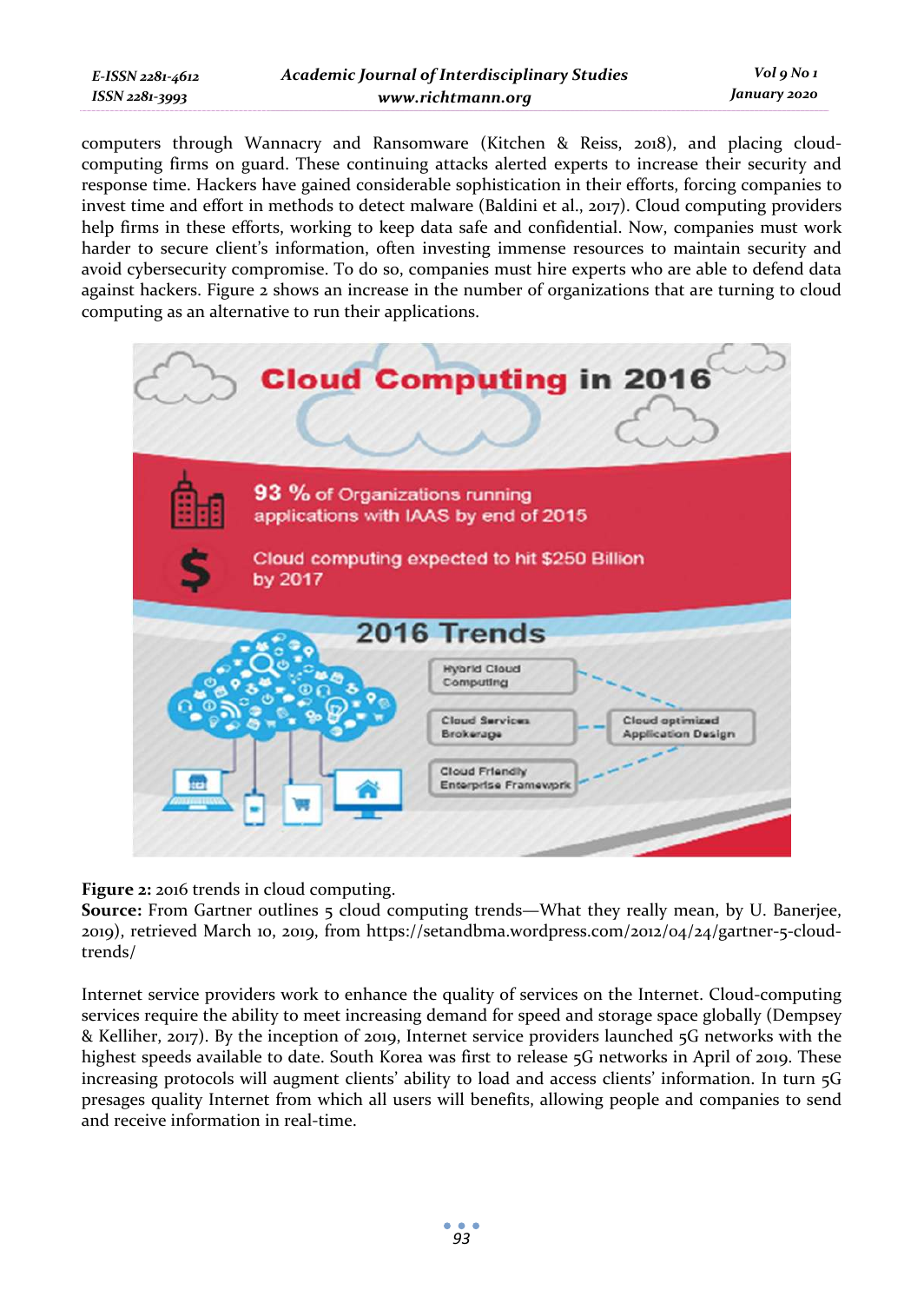

**Figure 3:** Gartner curve of past and future trends.

**Source:** From Gartner outlines 5 cloud computing trends—What they really mean, by U. Banerjee, 2019), retrieved March 10, 2019, from https://setandbma.wordpress.com/2012/04/24/gartner-5-cloudtrends/

# **3. Future Trends in Cloud Computing**

Service providers are remunerated by organizations that use cloud-computing services. Large multinational firms are beginning to generate proprietary cloud networks that meet their specific needs. These very large firms find it lucrative to provide private cloud networks rather than using those of general service providers (Varghese & Buyya, 2018). For example, Coca-Cola has huge amounts of data and can develop a private network with high security that aligns with their particular needs. IBM, one of the largest multinational computer companies, is developing private cloud storage. Other multinational firms are likely to develop their own cloud systems, as well.

The overwhelming numbers of large companies have an IT department. As cloud service providers increasingly develop more complex offerings, they will be able to customize the cloud to answer the needs of each corporation, thereby allowing companies to outsource their IT departments (Baldini et al., 2017). Companies will no longer need to invest funds in elaborate and expensive computers and IT departments. Further, IT employees will need to learn how to manage applications on the cloud. As cloud computing becomes common and user friendly, smaller firms and private individuals will join large companies in choosing to use the cloud.

Many companies analyze data several times each year. To perform analytics, firms need powerful computers. However, over time, cloud computing will encompass that analysis so firms can access analytic information whenever they need it. Thus, organizations will not need their own expensive computers to answer that intermittent need (Baldini et al., 2017). As these services become increasingly less expensive, businesses will be able to contract for services only when needed. Thus, conducting analytics on the cloud will reduce cost and risk, thereby increasing firms' profits and reducing costs and risks (Baldini et al., 2017).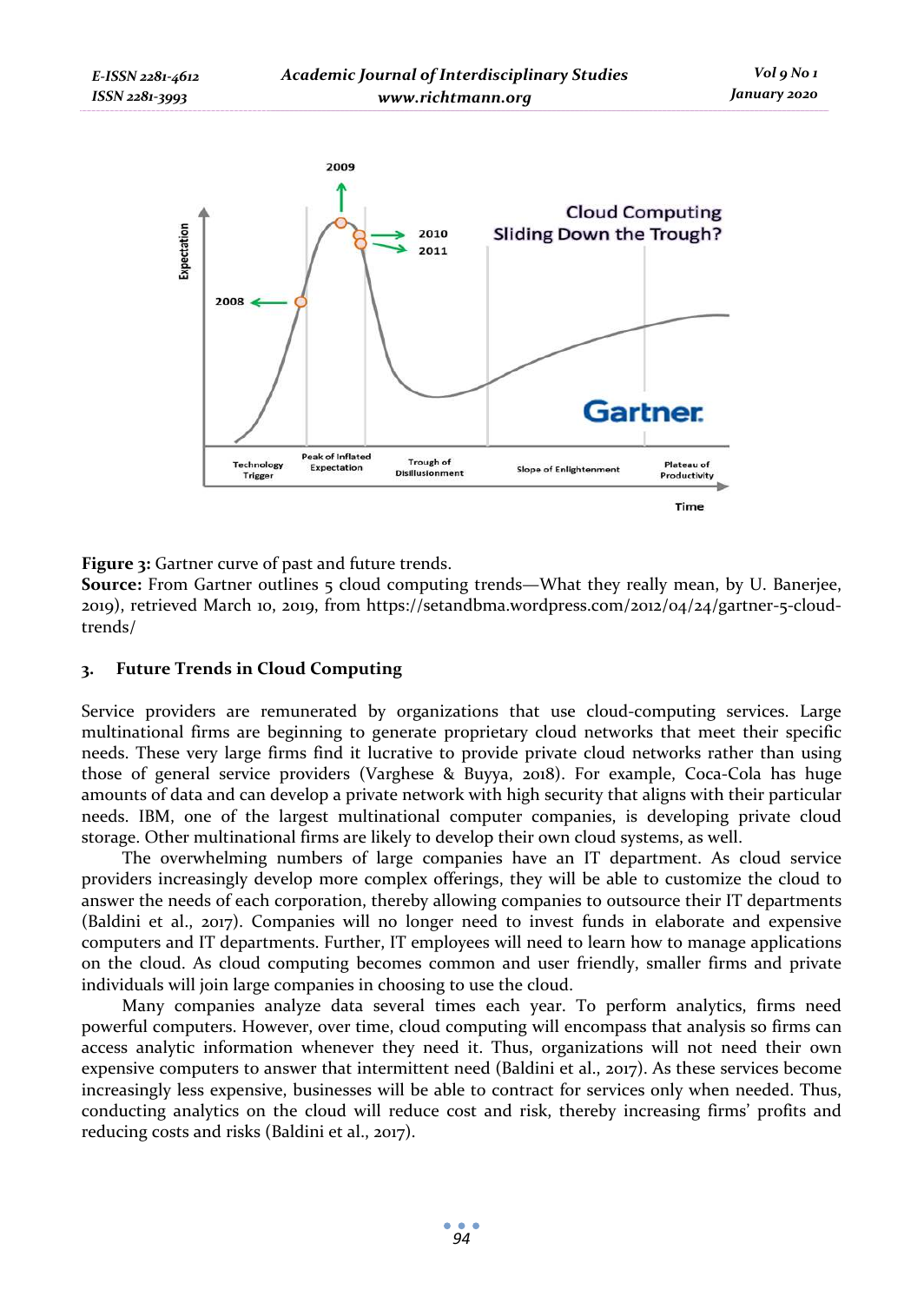## *3.1 Mobile Cloud-Computing Trend*

*E-ISSN 2281-4612 ISSN 2281-3993* 

Due to the wide availability and advances in smartphones, mobile cloud computing must be addressed in supporting applications and needed computational power. Therefore, mobile cloud computing can be thought of as combining mobile computing and cloud computing. A. R. Khan, Othman, Madani, and Khan (2013) defined mobile computing as the integration of cloud computing with mobile devices to provide mobile devices with computational power, memory, and storage. In another paper, Huang (2011) dubbed mobile cloud computing *mobicloud computing.* Important issues concerning mobile cloud computing are applications, security, and unified standards (A. R. Khan et al., 2014). Mobile cloud computing may extend smartphone hardware and battery life.

Issues and challenges of mobile cloud computing are performance, resources, and techniques (Akherfi, Gerndt, & Harroud, 2018). Having a standard architecture would substantially improve mobile devices' capabilities in cloud processing and storage-power resources (Akherfi et al., 2018).

Nowadays, mobile cloud computing is considered quite important for online social network services such as gaming, image handling, video processing, and general e-business. Several generic surveys pointed to the importance of mobile cloud computing. Fan, Cao, and Mao (2011) discussed two mobile-cloud application models, those of Marinelli (2009) and cloudlets by Satyanarayanan, Bahl, Caceres, and Davies (2009). Fan et al. highlighted the significance of intelligent access schemes. Klein, Mannweiler, Schneider, and Schotten (2010); Dinh, Lee, Niyato, and Wang (2013); and Guan, Ke, Song, and Song (2011) discussed generic issues of a mobile cloud. Kovachev, Cao, and Klamma (2011) compared application models.

## *3.2 Quantum Computing Trend*

Quantum is one of hottest topics in the cloud industry that challenge the present state of cloud computing and might transform it totally. Service providers are trying to cut-throat competition and in such a scenario Quantum Computing is heading to take over the cloud computing in the near future.

# *3.3 Hybrid Cloud Solutions Trend*

In addition to other anticipated cloud computing trends, Hybrid Cloud Solutions are expected to take its place very soon in the domain of cloud computing. Moreover, Hybrid Cloud Solutions are known for being dynamic, cost-effective, and also can adapt to the market vibrant needs. With Hybrid Cloud Solutions, it is possible to attend to these market demands due to the rise of competition by largescale enterprises.

### *3.4 Automation Trend*

Cloud adoption is necessary and increasing quickly, which means that organizations have to deal with more computing; this will result in more data and application resources. This would require more admin jobs and time-consuming tasks. The automation of execution will reduce repetitive jobs, reduce errors and increase productivity. Therefore, companies of all sizes should aim to automate different processes. Automation will help simplify cloud administrators' jobs by saving cost and time.

# **4. Cloud-Computing Challenges**

Adopting cloud computing has many challenges and problems. This section discusses the main challenges and problems that might hinder the adoption of cloud computing that must be addressed to convince organizations to embrace this emerging technique.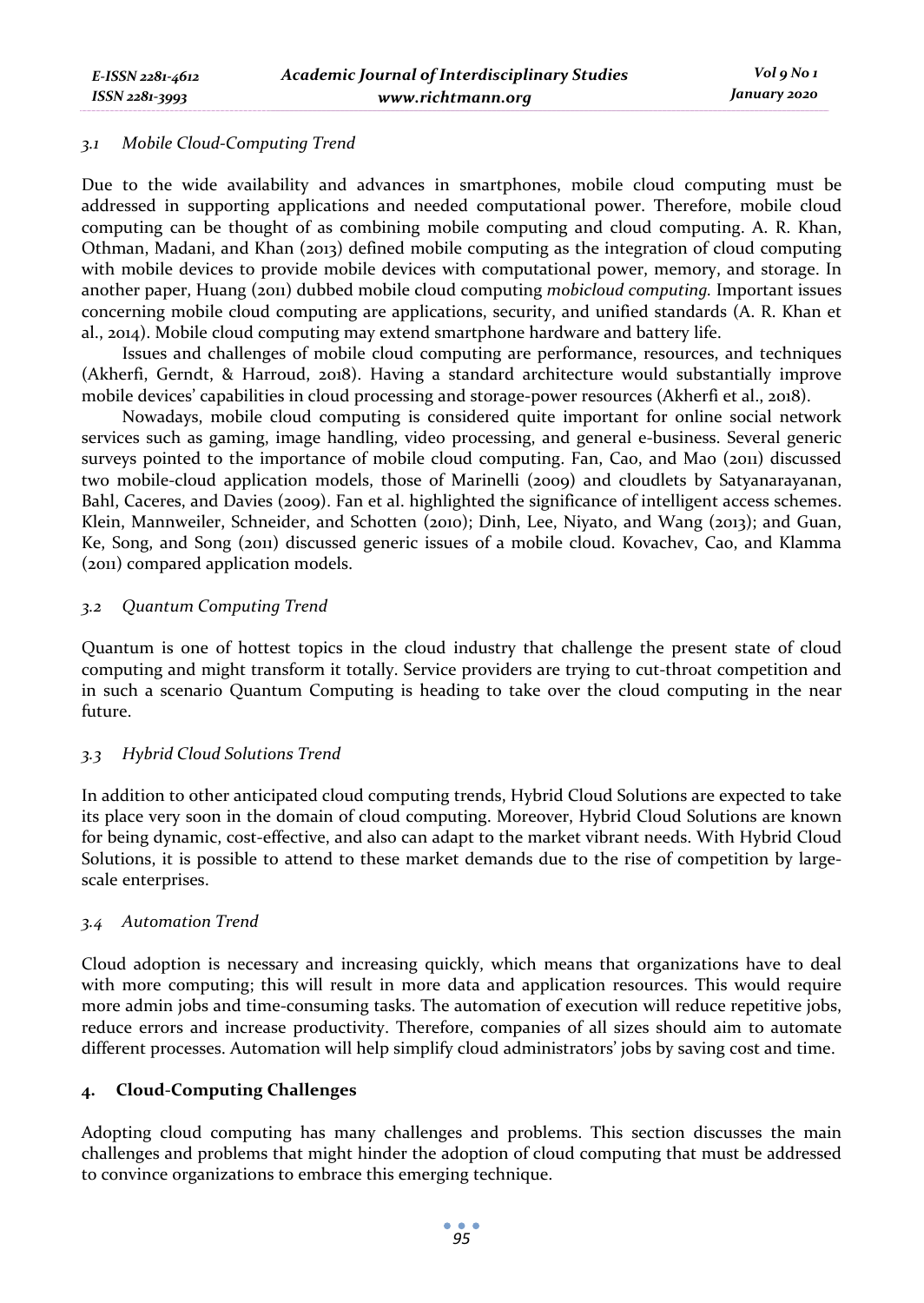Past and the current decade have witnessed a wide adoption and use of cloud computing. Due to the importance of cloud computing for improving organization performance, its governance plays an important role for decision-makers. Cloud-computing governance can be considered part of the general umbrella of IT governance. Researchers have offered several definitions for the term IT governance. Brandis, Dzombeta, Colomo-Palacios, and Stantchev (2019) defined IT governance as "IT governance is about the configuration of organizational resources to ensure effective management" (p. 1). An important aspect of IT governance is the alignment of IT objectives with corporate strategy. A compelling need exists for cloud-computing governance and how it can be implemented. In a recent work, Bounagui, Mezrioui, and Hafiddi (2019) presented a new cloud-computing–governance framework based on endorsed IT models: ITIL, Control Objectives for Information and Related Technologies (COBIT), and ISO/IEC 27001/2. The proposed framework aims to develop evaluation and integration approaches with IT models.

One issue that might hinder the adoption and use of cloud computing is compliance with general regulations and laws for customers and cloud providers. Kundu, Sura, and Sharma (2018) proposed a framework aimed at helping organizations cope with compliance aspects in their cloudoriented environments. The proposed framework has been implemented in two organizations. The results are encouraging and may lead adopter organizations to fewer reported compliance violations, higher contribution of cloud computing to overall quality of service, and organizational-compliance management.

Another important issue related to cloud-computing governance is the lack of expertise in handling cloud-computing-based IT control. S. N. Khan, Nicho, Takruri, Maamar, and Kamoun (2019) tried to link cloud computing and IT governance to humane arrangements, validating and ranking role assigning and taking components through in-depth interviews with 12 IT decision-makers and 44 Information Systems Audit and Control Association members, engaged as panelists in a Delphitechnique implementation. The S. N. Khan et al. study indicates that skills and competencies are prioritized determinants of IT controls, whereas IT security, risk, and compliance emerge as capabilities crucial in evaluating and managing cloud-computing service providers. Such results should be subjected to further investigation to consider different regions.

Hardware systems have become quite complex and the complexity is exacerbated by the adoption of cloud computing. To alleviate such complexity Kundu et al. (2018) presented a vision on how hardware-system development and governance should be carried out. They suggested applying a fresh approach to the problem of hardware development and verification, going from a black-boxdriven model to a white-box model to improve trust, reliability and efficiency in a dynamic, collaborative, and accountable manner.

Despite the huge benefits that cloud computing can deliver for organizations, many corporations remain skeptical of adopting the technology. The main reason might be attributed to poorly understood factors that inhibit adopting and using the technology. To address this problem, Borgman, Bahli, Heier, and Schewski (2013) proposed a framework based on a technology– organization–environment model with a goal of discerning the factors that influence companies' decisions to use cloud computing. Borgman et al. study showed that the technology and organization companies engage affects their ability to implement their goals.

The authors divide the challenges related to the cloud computing governance into management problems and hardware compliance problems. While the issue of hardware compliance has received greater attention and viable solutions were introduced, however, the management problem still needs further investigations and solutions. The authors suggest drafting international IT compliance regulations that can be adopted by cloud computing service providers all over the world. These compliance regulations should be applicable for both customers and the service providers in case of any dispute that might surface in the future between the two parties. This approach is expected to expel the customers' fear from adopting the cloud computing technology.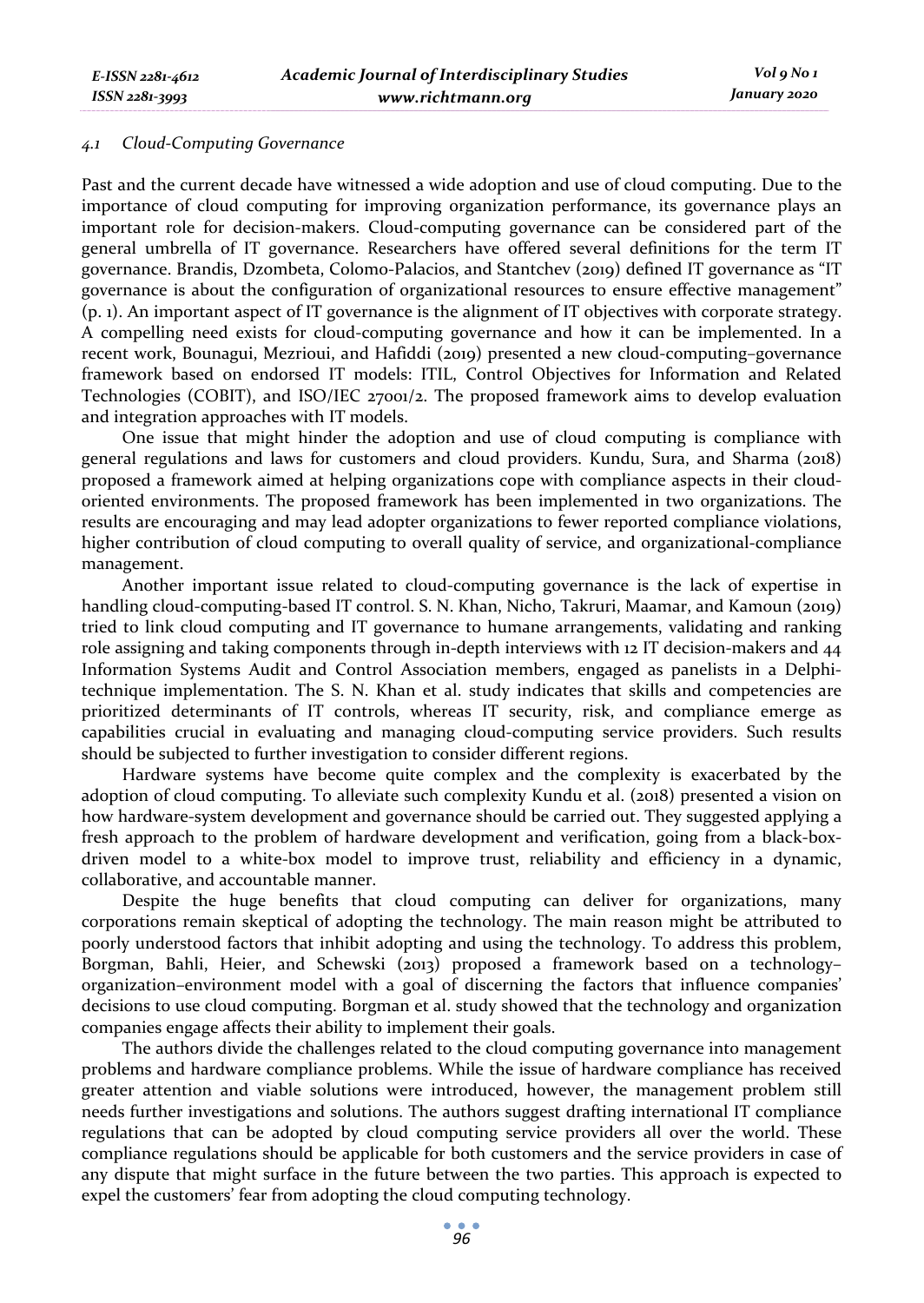### *4.2 Cloud-Computing Security*

Computer security remains a critical and vital subject for scientists and practitioners. The problem is aggravated by the introduction of cloud computing because customers lack full control of the resources provided by cloud-computing service providers. Security in cloud computing is more challenging for customers and cloud-computing providers. IT governance offers visibility and IT control; therefore, efforts toward corporate governance can reduce operation risks, can establish compliance, and can protect the invested value (Suicimeczov & Georgescue, 2014). To address cloudcomputing security, mechanisms are needed to enhance and protect users from intrusion and attack. Researchers have long recognized the importance of protecting computer data from unauthorized access. Researchers discussed a three-way authentication approach that helps in data security (Dangi & Pawar, 2019). The approach proposed would help in effective three-factor security with low computational parameters that are effective while looking at security aspects compared to previously defined authentication techniques in cloud security.

The protection of data from being tampered with by the cloud provider is a formidable task, especially if hackers are colluding with the cloud provider. To address such problems, Cao, Zhang, Liu, Zhang, and Neri (2019) proposed a technique based on blockchain technology. In using this technique, data will be stored in the public blockchain as transactions and will be modified only by authorized people. Security analysis and performance evaluation of the proposed technique demonstrates it can provide strong security guarantees with a high efficiency. To prevent leaking sensitive data to the cloud service provider, cryptographic methods can be used to ensure verifiability and privacy (Zhao, Hu, Song, & Zhao, 2019).

One method used to address the security and privacy issues of cloud computing is by introducing data encryption. However, the encryption of data increases the computational overhead and hence has a negative impact on the speed of data searches and retrieval. To alleviate such problems and gain the best results in obtaining encrypted data from outside sources and reducing the computational overhead of cloud servers, Q. Zhang, Wang, and Liu (2019) suggested a scheme for cloud environments. Their idea was to use matrix encryption to ensure user privacy (Q. Zhang, Wang, & Liu, 2019). The researchers suggested a cooperative method of preserving personalized searches that would maintain the privacy of the user. Another interesting method used to address the problem of cloud-computing security is a lightweight-secure-conjunctive-keyword-search scheme in hybrid cloud environments (LCKS) based on a ciphertext-policy ABE algorithm, which supports fileowner authorized conjunctive keyword searches for multiple parties (He, Zhang, Li, Jin, & Zhang, 2019). The LCKS security analysis and performance evaluation indicate it is secure, highly efficient, and well suited for the hybrid cloud.

Researchers who address the complexity of encrypted data are increasing in number. Recently Manoharan and Ruba Soundar (2019) proposed an effective securable fuzzy-logic-based ranking mechanism for document searching on outsourced cloud data. Their approach employs ellipticcurve-cryptograph (ECC)-based encryption and a fuzzy-logic based ranking scheme over the encrypted data to retrieve documents from the cloud. The experimental analysis of the approach indicated it is highly secure and efficient and exhibits better recall and precision in the informationretrieval system to address the document-retrieval process.

Cloud computing users must be aware of the vulnerabilities and the type of attack that might occur in cloud computing. Asvija, Eswari, and Bijoy (2019) conducted an excellent survey that attempted to highlight the significant vulnerabilities and expose readers to the various existing attacks related to hardware-assisted virtualization, as it has become the most widely used form of virtualization in building modern-day massive data centers and cloud infrastructures. Security remains one of the greatest challenges that keep many organizations from adopting the technology. Although numerous researchers have introduced many privacy-preserving models and security mechanisms in recent years, many customers were not convinced by these mechanisms. Recently Prabhu Kavin and Ganapathy (2019) proposed a new Chinese-remainder-theorem (CRT)-based data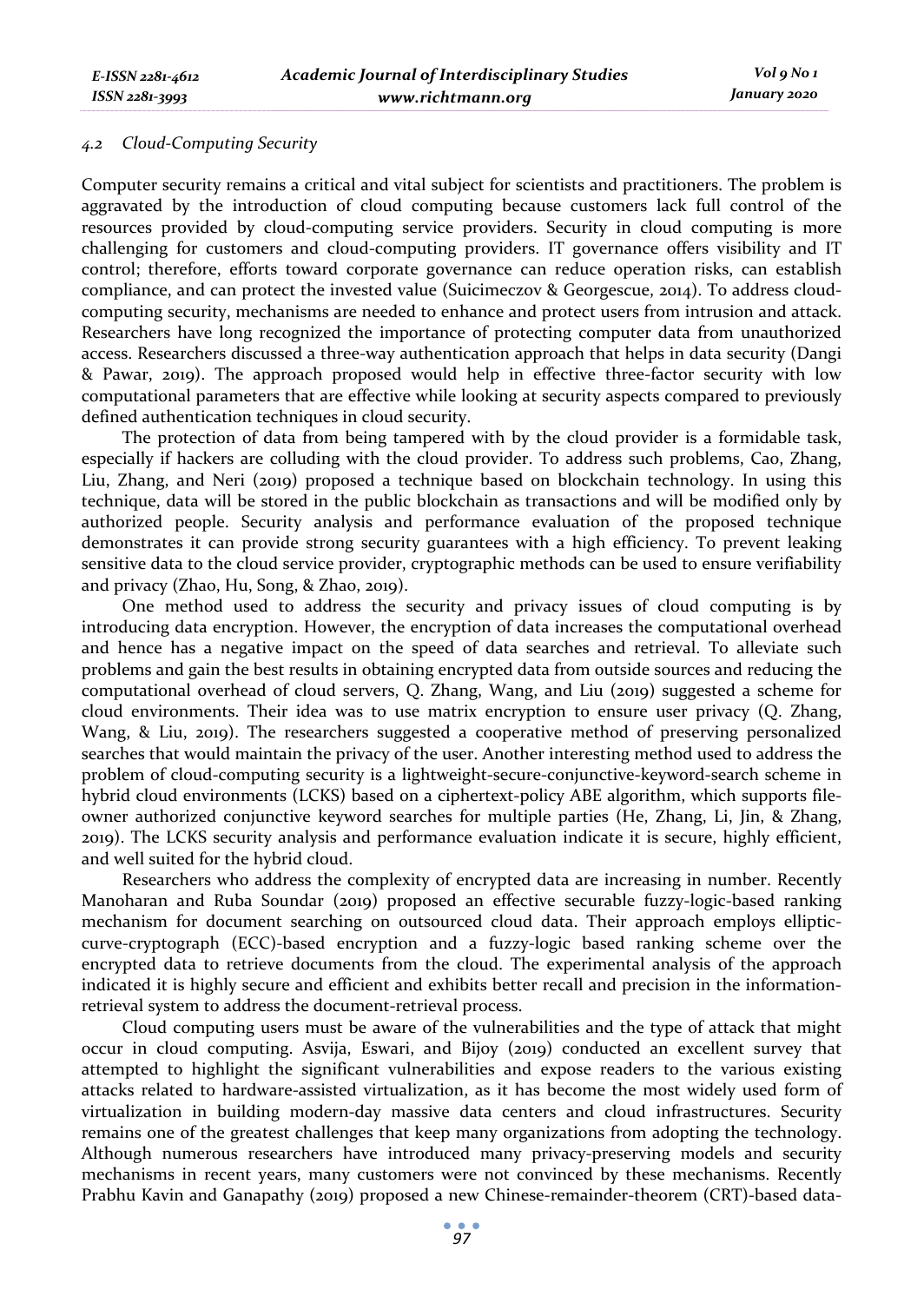storage mechanism for storing user data securely in a cloud database. The proposed model adopts two encryption schemes that use new formulas to perform the first and second encryption and also uses a new formula to decrypt the cloud data. Prabhu Kavin and Ganapathy's data-storage security model outperformed existing models.

Cloud computing security is challenging and the problem becomes more complicated if we move to mobile cloud security. Many researchers have proposed solutions to alleviate such problems. For example, Dey, Ye, and Sampalli (2019) proposed a machine-learning-based intrusion-detection scheme for mobile clouds involving heterogeneous client networks. Their proposed scheme is highly effective in intrusion detection, does not require rule updates, and its complexity can be customized to suit the requirements of the client networks.

The methods used for protecting computer data from unauthorized access and modifications can be classified into two main categories. The first type use encryption and decryption. While methods using such approach are very reliable in protecting the computer data from unauthorized access, however, the methods are not efficient especially for data that need stringent requirements for storage and retrieval, because the encryption and decryption take considerable amount of time. The authors in this paper suggest that customers willing to adopt cloud computing have to conduct thorough investigations about their needs and whether efficiency is of paramount importance for them before choosing this methods or the cloud computing service providers adopting such approach.

The second type of methods that can be used for securing the data from unauthorized access and modifications, specially the internal threat, are based on Blockchains, a new technology that can be used to protect the customer from internal threat that might be committed by personnel of the cloud computing service providers.

#### *4.3 Data Privacy*

One of the greatest challenges of cloud computing is the privacy issue. Several studies have worked to address such challenges and problems. In the area of Internet of Things (IoT), devices are configured to access content or resources from multiple resources of variously integrated devices at the edge, which raises the issue of data privacy. To address such problems, Duan, Lu, Zhou, Sun, and Wu (2019) proposed to model the privacy content of multiple sources by mapping them as resources of types of data, information, and knowledge in the well-known DIKW architecture. Their proposed model provided a protection solution according to explicit and implicit divisions for privacy targets for typed data.

The healthcare sector has witnessed substantial increases in the use of cloud computing for the storage of patient medical information. Protecting patient medical data stored in the server from unauthorized personnel is very important for patients. The problem is exacerbated when the data are stored in the cloud-computing environment. Preserving privacy becomes a major concern for patients. Patients are concerned about the privacy of their data being stored on a cloud server. For this reason, healthcare providers must find solutions that guarantee the protection of patient data.

Researchers have proposed myriad solutions to address issues of the medical-data privacy. To address this problem, X. Zhang, Zhao, Mu, Tang, and Xu (2019) suggested using elliptic curve cryptography for medical cyberphysical systems that would be identity-based and proxy-oriented way to outsource public auditing. Interestingly, the proposed system preserves data privacy while simultaneously allowing any third-party auditor to audit the medical data efficiently, without retrieving the entire medical data.

W. Li et al. (2018) proposed a novel attribute-based encryption scheme for fine-grained and flexible access control to personal health records (PHRs) data in cloud computing. Their proposed scheme generates shared information through a common-access subpolicy based on different patients' access policies. Then, the scheme combines the encryption of PHRs from different patients. The proposed scheme is quite efficient in time and adheres to a ciphertext-policy attribute-based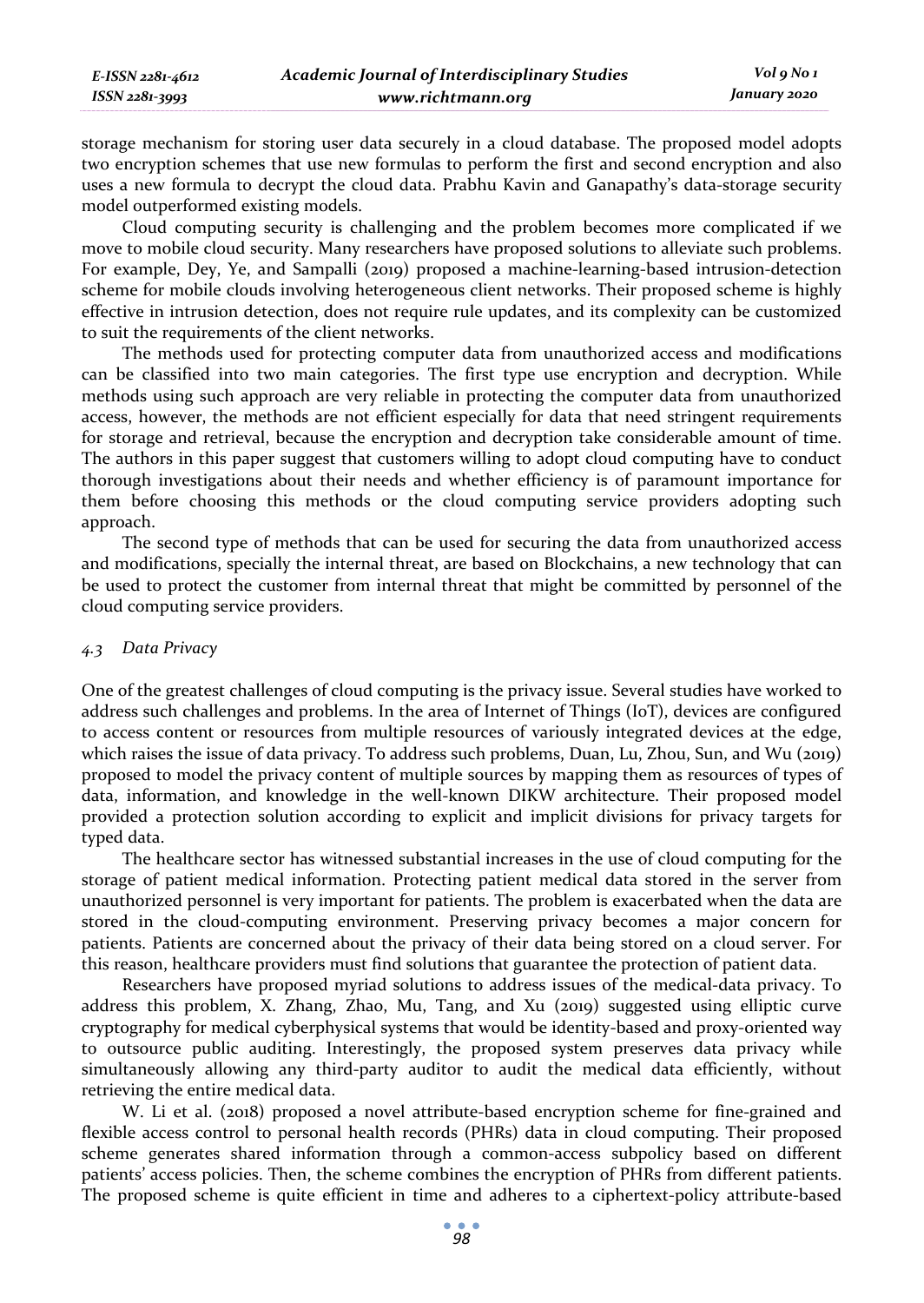encryption scheme.

Further improvements in preserving medical-data privacy are needed. Recently Kumar, Ahmad, and Kumari (2019) discovered several security flaws in a cloud-assisted authentication and privacypreservation scheme for a telecare medical information system (TMIS). Examples of the discovered security flaws include message-authentication failures in health care center uploads and impersonation attacks in the patient data-upload phase. Kumar et al. proposed a protocol that addresses the problems of a cloud-assisted authentication and privacy-preservation scheme. Working solutions to address data privacy in cloud computing apply encryption and decryption algorithms such as a homomorphic encryption algorithm, which has the serious limitation of supporting only limited data types. To handle this problem, Min, Yang, Sangaiah, Bai, and Liu (2019) proposed a parallel fully homomorphic encryption algorithm that supports floating-point numbers. The proposed algorithm uses the characteristics of multi-nodes in the cloud environment to conduct parallel encryption through simultaneous group-wise ciphertext computation.

To encourage healthcare providers to use the cloud server to store their patients' medical data, many studies have been proposed to quell fear about the privacy of the data. Essa, Hemdan, El-Mahalawy, Attiya, and El-Sayed (2019) suggested an intelligent security system, dubbed Intelligent Framework for Healthcare Data Security that would allow medical staff to gain and process large amounts of data. The proposed system would have less impact and thus less staff time, in data processing.

Liu, Liu, Jiang, Zhao, and Wang (2018) proposed a new solution to protect patient private data. In this solution, they proposed the use of a blockchain-based scheme to secure the sharing and trading of x-ray medical-image data based on blockchain. The procedure used to secure the x-ray data followed three steps: first the assigned x-ray data are transmitted to the cloud using the message queuing telemetry-transport protocol. Second, the patient image data are encrypted using a hashing algorithm. Third is applying a watermark to the image data and finding generating blocks through the agreement mechanism of the block. Although the solution seems fine, further investigation about its viability is required.

Additional solutions have been proposed to protect the privacy of medical data stored in the cloud based on data encryption. However, the encryption of data limits the ability of the cloud center to process the data. To address this problem, researchers proposed schemes based on fully homomorphism concepts for privacy protection and data processing of medical data (X. Wang, Bai, Yang, Wang, & Jiang, 2019).

Another prominent protocol for protecting the privacy of patient medical data that is widely used is the three-factor authentication protocol. Although the protocol is verified at the user side, a high chance exists that the data might be compromised. D. Xu, Chen, Zhang, and Liu (2018) proposed a novel, efficient, truly three-factor authentication protocol for TMIS. In this proposed protocol, the three factors (password, smart card, and biometric) are verified at the server side. As claimed by its inventor, the performance of the protocol is quite efficient and suitable for TMIS.

The research that aims to address the data-privacy problem in cloud computing continues to increase. Researchers have proposed several new algorithms and techniques. Cryptosystem-based methods are an example of methods that employ high computing power of cloud servers that preserve data privacy. The main characteristic of these methods is to allow sharing and provide multi-user independent services. The encryption of data on the server side results in delays in the allocation and release of resource sharing by the cloud-computing server. To address this problem, J. Li, Wang, Huang, Wang, and Xiang (2019) proposed a decentralized cryptographic protocol for multiuser consensus systems. Based on this protocol, the researchers designed a decentralized multi-role e-voting protocol using the CRT, where each role's election aligns with a sub-access structure.

Another problem that faces cloud-computing clients is the choice of the cloud-computing service provider, determining which cloud-computing service provider would better protect the confidentiality of data. Cloud-computing service providers and clients' practices should align, spelled out in security-level agreements. Silva, Silva, Rocha, and Queiroz (2019) proposed a model to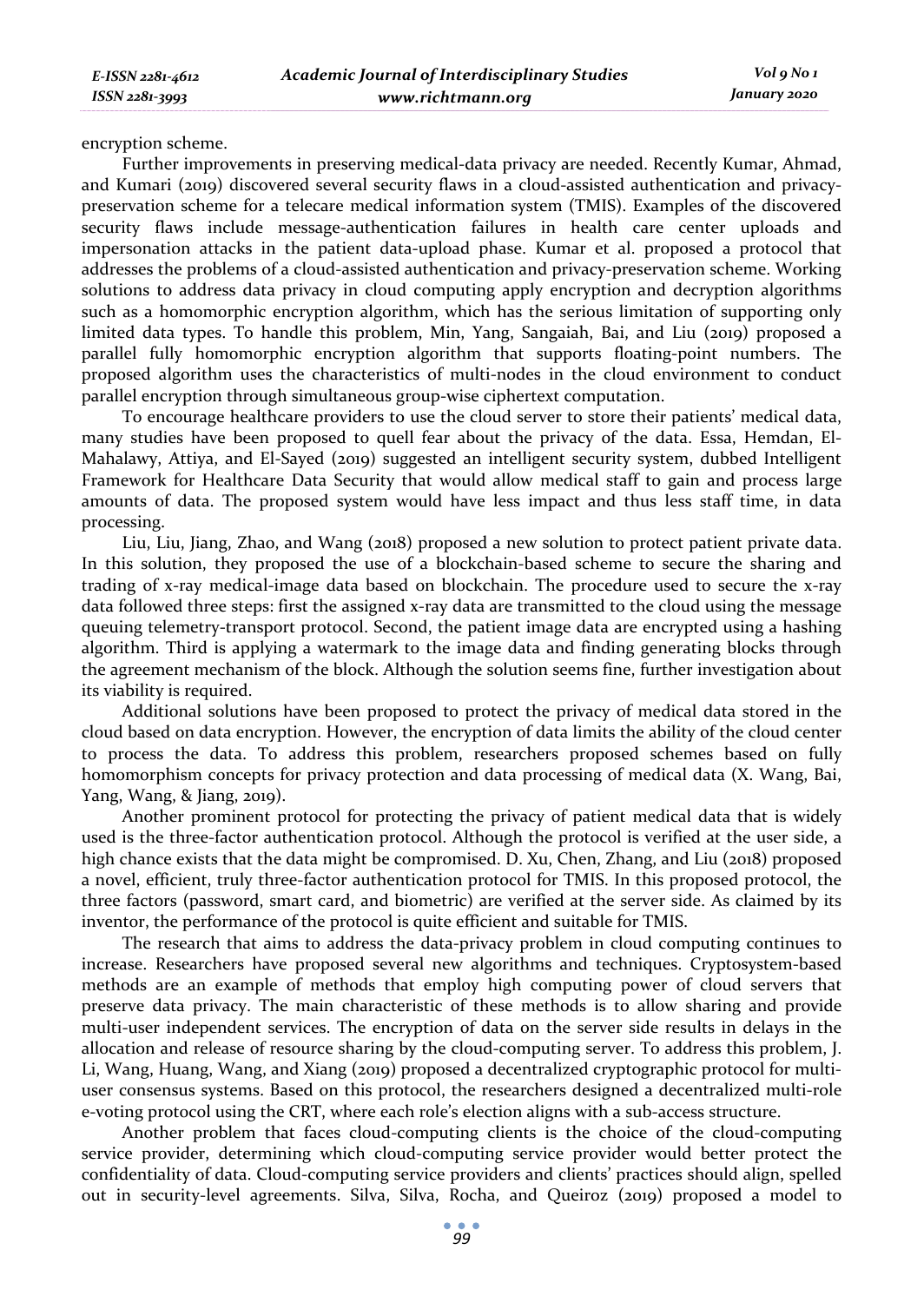calculate service-provider reliability. Their model measures solutions and mitigation of breaches in security. The Silva et al. model anticipates the ability to categorize services and develop abstract methods of defining emphases in the structure of the data storage to maintain privacy and enhance trust.

Among research areas that received considerable attention is mobile cloud computing. The proliferation of smart phones has encouraged the need to outsource data storage to the cloud server. Such requirements raise the issue of data privacy. Among the solutions used to protect data privacy is the use of encryption before sending the data to the cloud server. At the same time, users need to retrieve the data quite quickly and ensure the integrity of the queried data. To reduce the overhead of searching the data, Z. Xu, Lin, Sandor, Huang, and Liu (2019) presented a study that allowed searches for data belonging to specific ranges. Their proposed work achieved data privacy and query-result completeness verification using an encrypted data index and the vector-neighbor chain. Their work also addressed the limitation of stringent mobile devices by designing a lightweight protocol based on linear algebra operations for 1-dimensional and multidimensional data.

Encrypting and decrypting the data at the cloud server has proven its viability as an acceptable technique to preserve the privacy of data. Y. Wang, Ding, Wu, Wei, Qin, and Wang, (2018) proposed a technique that guarantees the privacy of road-condition data stored in the cloud server in ciphertext format, which requires that the cloud server can distinguish the reported data from different vehicles in ciphertext format for the same place without compromising their confidentiality.

To ensure the security and integrity of data stored in the cloud server, provides can use various cryptographic tools such as cryptography based on identify and cryptography lacking certificates. This method would mitigate the escrow problem that seems intrinsic to identity-based cryptography (Wu, Mu, Susilo, Guo, and Zhang, 2019).

In mobile computing, many users share information through the mobile cloud. To address the problem of data privacy stored in the cloud server, data owners usually encrypt their data before outsourcing them to the cloud server (Cui, Zhou, Xu, & Zhong, 2019). Data encryption is a viable solution for preserving data privacy, but does not come without cost. The major problem of data encryption is the lack of efficiency. The encryption and decryption of the data takes considerable time and resources. The problem becomes more serious in the case of IoT devices, which have resource constraints. Zhou et al. (2019) presented a new fog-assisted privacy-preserving IoT datasearch framework such that the data from each IoT device is collected by a fog node, stored in a predetermined document and outsourced to the cloud server. The users search the data through the fog nodes, and the fine-grained search management is maintained at the document level.

Based on this framework, Zhou et al. (2019) proposed two searchable encryption schemes: credible fog-node assisted searchable encryption and semi-trusted fog-node assisted searchable encryption. The performance of the proposed schemes is feasible and highly efficient. Although many solutions have been proposed to address the computation overhead of the encryption and decryption of data stored in the client and cloud server, the problem of IoT devices continues to need improvement. Chen et al. (2019) deviated from conventional software-based solutions and proposed a secure and efficient remote-monitoring framework called SRM. The framework uses the latest hardware-based trustworthy computing technology such as Intel SQX. The proposed framework shows that SRM can protect user data privacy against unauthorized parties with minimum performance cost compared to existing software-based solutions.

Protecting the privacy of personal multimedia data generated in large volume also has received interest from researchers. Magdy, Abouelseoud, and Mikhail (2019) investigated several features for use in building a privacy-preserving content-based image-retrieval system. The results they obtained are insightful, offering interesting trade-offs between security, computational efficiency, and accuracy.

The large increase in the generation and storage of sensitive personal data in the cloud server raises immense concerns about the privacy of such data. Domingo-Ferrer, Farràs, Ribes-González, and Sánchez (2019) conducted a survey that covers technologies that allow privacy-aware outsourcing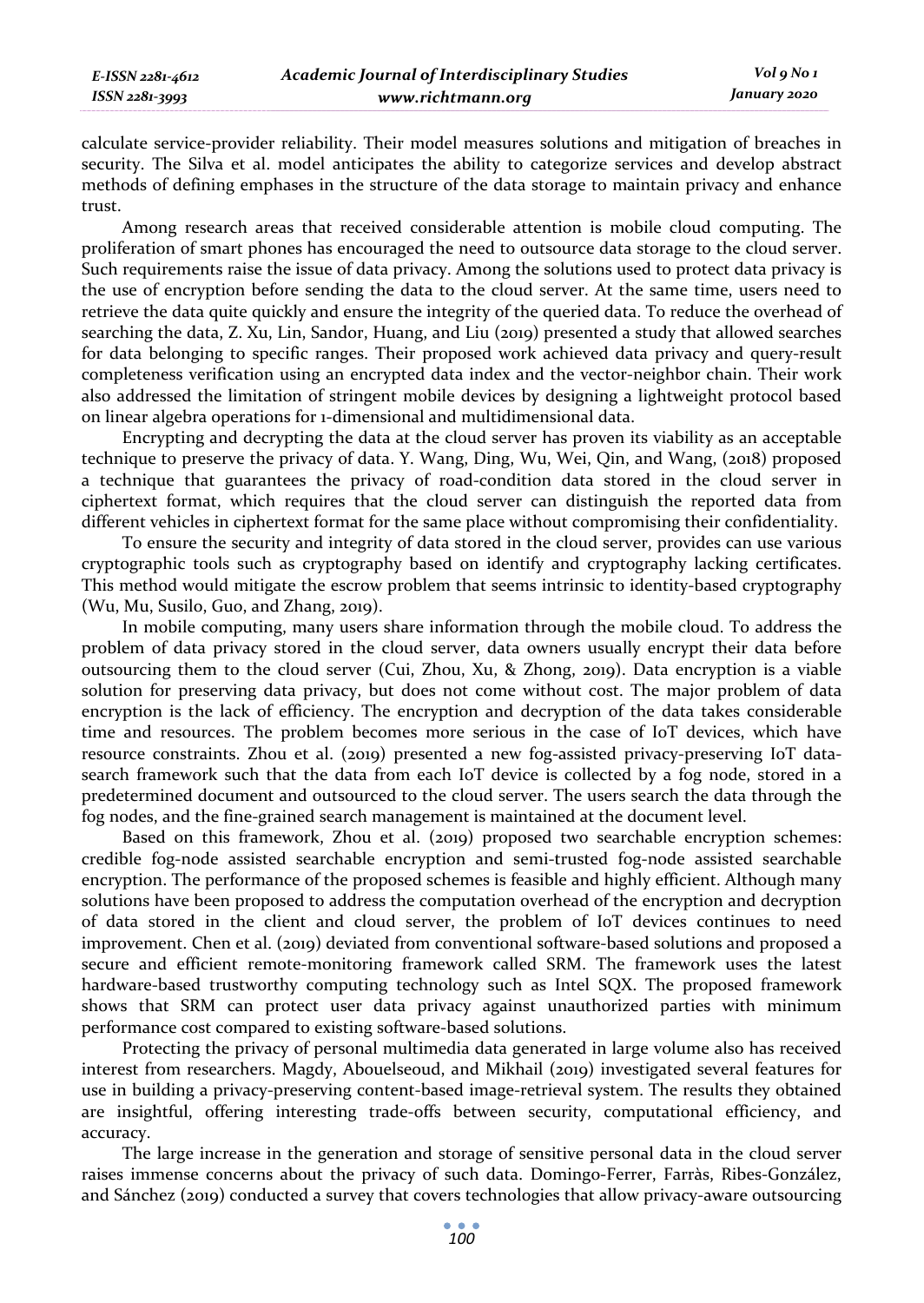of storage and processing of sensitive data to public clouds. The researchers reviewed masking methods for outsourced data based on data splitting and anonymization, in addition to cryptographic methods covered in other surveys.

Analytics functions work to extract knowledge and support decision-making. The quality of decision-making depends on preserving data privacy and data quality. Alabdulatif, Khalil, Kumarage, Zomaya, and Yi (2019) introduced a scalable, cloud-based model to provide a privacy-preserving anomaly-detection service for quality-assured decision-making in smart cities. They employed homomorphic encryption to preserve data privacy during the analysis and a MapReduce-based distribution of tasks and parallelization to overcome computational overhead associated with homomorphic encryption.

Among the prominent methods in use to protect data privacy in the cloud and provide structured access control is ciphertext (W. Li et al. 2018; Min et al. 2019; Y. Wang et al., 2018). Yu et al. (2019) proposed a scheme with a direct-attribute revocation mechanism. Their idea was to use multiple authorities with encryption of attributes of a ciphertext policy. Based on their proposed revocation mechanism, remaining users need not update their secret keys when revocation happens. As claimed by their inventors, the scheme is more efficient than similar work in the encryption, decryption, and revocation stages.

The issue of data privacy remains one of the hottest challenges in cloud computing due to the proliferation of IoT devices that have resources constraint and at the same time there is a compelling need to improve the security to protect the customer private data. The authors in this paper suggest the development of efficient algorithms and protocols that run under resource constrains and without giving up the high level of security required to protect he private data.

#### **5. Conclusion**

In summary, cloud-computing trends are poised to answer companies' current and future needs. Because technology is essential to firms, cloud computing allows companies to store and access their data at any time. This feature has caused cloud computing to become increasingly popular very quickly. Over time, services providers are working to increase the number of services they provide, which are likely to include enhanced analytics services. Various benefits arise from the use of cloudcomputing and cloud-storage services. Foremost is security of data. Over time, more and more businesses will store their data in the cloud and will contract with service providers to perform data analytics using the cloud. Even more notable is that, in the future, companies will have no other option than to store their data in the cloud. Business competition will rest largely on data safety and the ability to share and access data. Organizations are likely to become increasingly interdependent. Companies require a reliable cloud-computing environment that meets their needs and desires. Optimally, global enterprises will develop a plan to improve their use of cloud computing. To align with those plans, Internet service providers will enhance Internet speeds and reduce times when computers are offline, enabling users to rely on the cloud to access data instantly. Companies that do not join in this effort are likely to be less competitive.

#### **References**

- Akherfi, K., Gerndt, M., & Harroud, H. (2018). Mobile cloud computing for computation offloading: Issues and challenges. *Applied Computing and Informatics, 14,* 1–16. doi:10.1016/j.aci.2016.11.002
- Alabdulatif, A., Khalil, I., Kumarage, H., Zomaya, A. Y., & Yi, X. (2019). Privacy-preserving anomaly detection in the cloud for quality assured decision-making in smart cities. *Journal of Parallel and Distributed Computing, 127,* 209–223. doi:10.1016/j.jpdc.2017.12.011
- Armbrust, M., Fox, A., Griffith, R., Joseph, A. D., Katz, R., Konwinski, A., Zaharia, M. (2010). A view of cloud computing. *Communications of the ACM, 53*(4), 50–58. doi:10.1145/1721654.1721672
- Ashari, A., & Setiawan, H. (2011). Cloud computing: Solusi ICT? *Jurnal Sistem Informasi [Journal of Information Systems], 3*(2), 336–345. Retrieved from https://ejournal.unsri.ac.id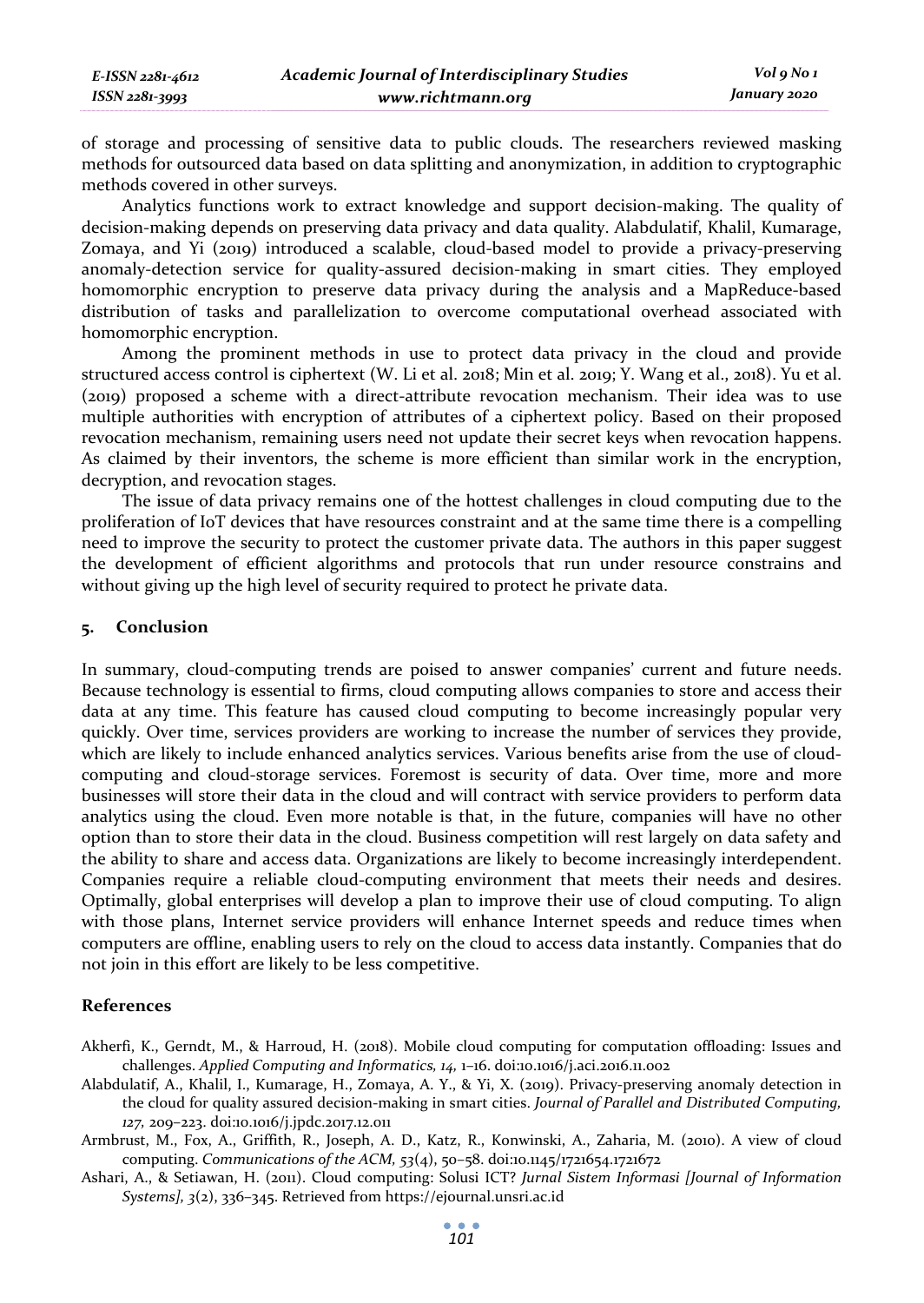*ISSN 2281-3993* 

- Asvija, B., Eswari, R., & Bijoy, M. B. (2019). Security in hardware assisted virtualization for cloud computing—State of the art issues and challenges. *Computer Networks, 151,* 68–92. doi:10.1016/j.comnet.2019.01.013
- Baldini, I., Castro, P., Chang, K., Cheng, P., Fink, S., Ishakian, V., Suter, P. (2017). Serverless computing: Current trends and open problems. In S. Chaudhary, G. Somani, & R. Buyya (Eds.), *Research advances in cloud computing* (pp. 1–20). Singapore: Springer.
- Banerjee, U. (2019). *Gartner outlines 5 cloud computing trends—What they really mean.* Retrieved from https:// setandbma.wordpress.com/2012/04/24/gartner-5-cloud-trends/
- Bloom, N., & Pierri, N. (2018, August 31). Research: Cloud computing is helping smaller, newer firms compete. *Harvard Business Review.* Retrieved from https://hbr.org/2018/08/research-cloud-computing-is-helping -smaller-newer-firms-compete
- Borgman, H. P., Bahli, B., Heier, H., & Schewski, F. (2013, January). Cloudrise: Exploring cloud computing adoption and governance with the TOE framework. In *2013 46th Hawaii International Conference on System Sciences* (pp. 4425–4435). Washington, DC: IEEE. doi:10.1109/HICSS.2013.132
- Bounagui, Y., Mezrioui, A., & Hafiddi, H. (2019). Toward a unified framework for Cloud Computing governance: An approach for evaluating and integrating IT management and governance models. *Computer Standards & Interfaces, 62,* 98–118. doi:10.1016/j.csi.2018.09.001
- Brandis, K., Dzombeta, S., Colomo-Palacios, R., & Stantchev, V. (2019). Governance, risk, and compliance in cloud scenarios. *Applied Sciences, 9,* Article 320. doi:10.3390/app9020320
- Cao, S., Zhang, G., Liu, P., Zhang, X., & Neri, F. (2019). Cloud-assisted secure eHealth systems for tamper-proofing EHR via blockchain. *Information Sciences, 485,* 427–440. doi:10.1016/j.ins.2019.02.038
- Chen, Y., Sun, W., Zhang, N., Zheng, Q., Lou, W., & Hou, Y. T. (2019). Towards efficient fine-grained access control and trustworthy data processing for remote monitoring services in IoT. *IEEE Transactions on Information Forensics and Security, 14,* 1830–1842*.* doi:10.1109/TIFS.2018.2885287
- Cisco. (2018) *Cisco global cloud index: Forecast and methodology, 2016–2021.* San Jose, CA, Author.
- Cui, J., Zhou, H., Xu, Y., & Zhong, H. (2019). OOABKS: Online/offline attribute-based encryption for keyword search in mobile cloud. *Information Sciences, 489,* 63–77*.* doi:10.1016/j.ins.2019.03.043
- Dangi, R., & Pawar, S. (2019). An improved authentication and data security approach over cloud environment. In N. Yadav, A. Yadav, J. C. Bansal, K. Deep, & J. H. Kim (Eds.), *Harmony Search and Nature Inspired Optimization Algorithms* (pp. 1069–1076). Singapore: Springer.
- Dempsey, D., & Kelliher, F. (2017). *Industry trends in cloud computing: Alternative business-to-business revenue models.* Berlin, Germany: Springer.
- Dey, S., Ye, Q., & Sampalli, S. (2019). A machine learning based intrusion detection scheme for data fusion in mobile clouds involving heterogeneous client networks. *Information Fusion, 49,* 205–215. doi:10.1016/j.inffus .2019.01.002
- Dinh, H. T., Lee, C., Niyato, D., & Wang, P. (2013). A survey of mobile cloud computing: architecture, applications, and approaches. *Wireless Communications and Mobile Computing, 13,* 1587–1611. doi:10.1002/wcm.1203
- Domingo-Ferrer, J., Farràs, O., Ribes-González, J., & Sánchez, D. (2019). Privacy-preserving cloud computing on sensitive data: A survey of methods, products and challenges. *Computer Communications, 140–141,* 38–60. doi:10.1016/j.comcom.2019.04.011
- Duan, Y., Fu, G., Zhou, N., Sun, X., Narendra, N. C., & Hu, B. (2015). Everything as a service (XaaS) on the cloud: Origins, current and future trends. In C. Pu & A. Mohindra (Eds.), *2015 IEEE 8th International Conference on Cloud Computing* (pp. 621–628). Washington, DC: IEEE.
- Duan, Y., Lu, Z., Zhou, Z., Sun, X., & Wu, J. (2019). Data privacy protection for edge computing of smart city in a DIKW architecture. *Engineering Applications of Artificial Intelligence, 81,* 323–335. doi:10.1016/j.engappai.2019 .03.002
- Essa, Y. M., Hemdan, E. E. D., El-Mahalawy, A., Attiya, G., & El-Sayed, A. (2019). IFHDS: Intelligent framework for securing healthcare BigData. *Journal of Medical Systems, 43,* 124. doi:10.1007/s10916-019-1250-4
- Fan, X., Cao, J., & Mao, H. (2011). A survey of mobile cloud computing. *ZTE Communications, 9*(1), 4–8. Retrieved from https://www.zte.com.cn
- Grigoriou, K., Retana, G., & Rothaermel, F. (2012, January 06). IBM (in 2010) and the emerging cloud-computing industry. *Harvard Business Review.* Retrieved from https://hbr.org/product/ibm-in-2010-and-the-emerging -cloud-computing-industry/MH0008-PDF-ENG
- Guan, L., Ke, X., Song, M., & Song, J. (2011, May). A survey of research on mobile cloud computing. In S. Xu, W. Du, & R. Lee (Eds.), *2011 10th IEEE/ACIS International Conference on Computer and Information Science* (pp. 387–392). Washington, DC: IEEE.
- He, H., Zhang, J., Li, P., Jin, Y., & Zhang, T. (2019). A lightweight secure conjunctive keyword search scheme in hybrid cloud. *Future Generation Computer Systems, 93,* 727–736. doi:10.1016/j.future.2018.09.026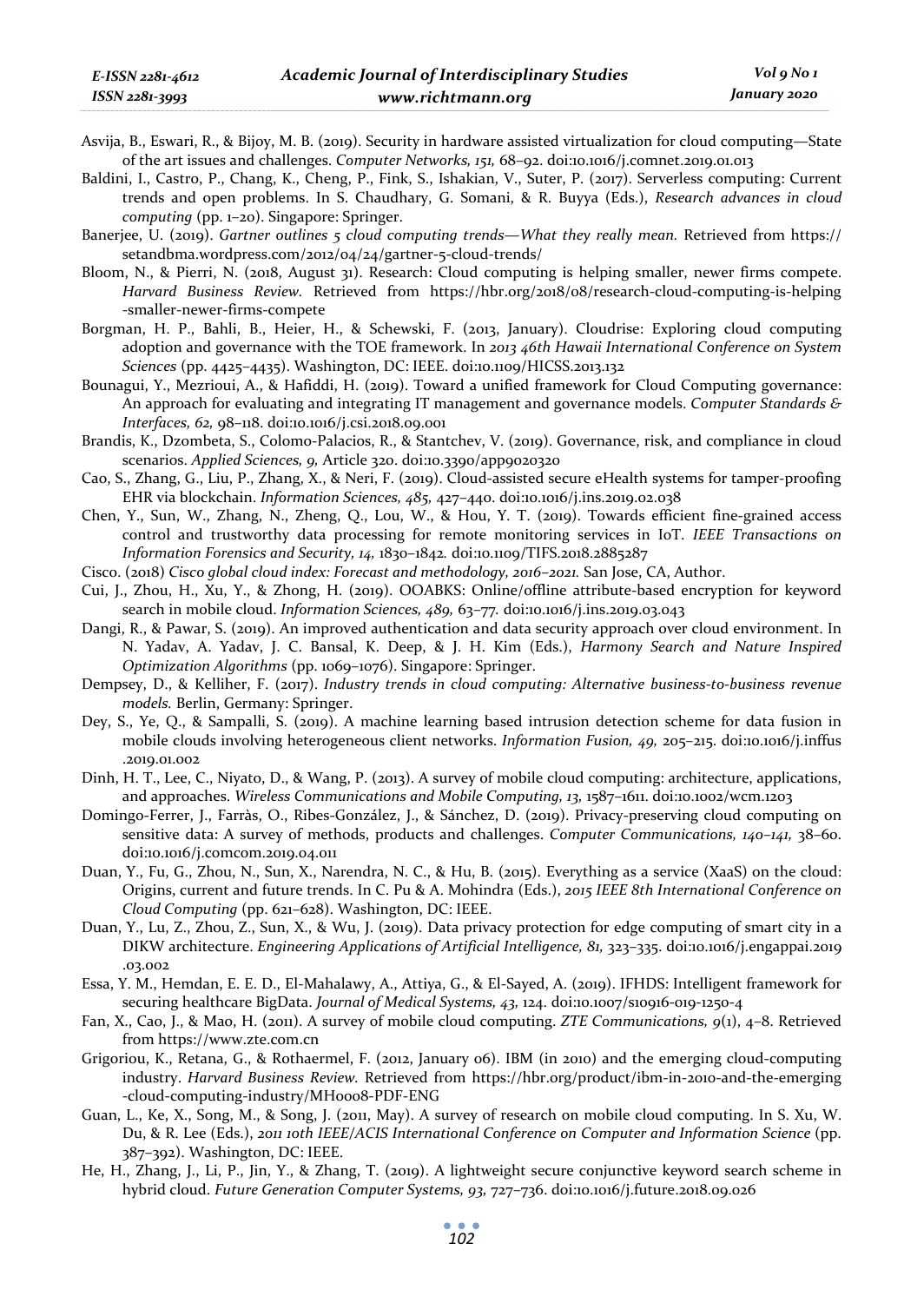- *(MMTC) E-Letter, 6*(10), 27–31. Karkonasasi, K., Baharudin, A. S., Esparham, B., & Mousavi, S. A. (2016). Adoption of cloud computing among enterprises in Malaysia. *Indian Journal of Science and Technology, 9,* Article 88128. doi:10.17485/ijst/2016 /v9i48/88128
- Khan, A. R., Othman, M., Madani, S. A., & Khan, S. U. (2013). A survey of mobile cloud computing application models. *IEEE Communications Surveys & Tutorials, 16,* 393–413. doi:10.1109/SURV.2013.062613.00160
- Khan, S. N., Nicho, M., Takruri, H., Maamar, Z., & Kamoun, F. (2019). Role assigning and taking in cloud computing. *Human Systems Management, 38,* 1–27. doi:10.3233/HSM-180336
- Kitchen, K., & Reiss, M. (2018, May 8). *Ransomware is coming. It'll make you Wannacry.* Heritage Foundation. Retrieved from https://www.heritage.org/technology/commentary/ransomware-coming-itll-make-you -wannacry
- Klein, A., Mannweiler, C., Schneider, J., & Schotten, H. D. (2010, May). Access schemes for mobile cloud computing. In *2010 Eleventh International Conference on Mobile Data Management* (pp. 387–392). Washington, DC: IEEE. doi:10.1109/MDM.2010.79
- Kovachev, D., Cao, Y., & Klamma, R. (2011). Mobile cloud computing: A comparison of application models. arXiv preprint. Retrieved from https://arxiv.org/abs/1107.4940
- Kumar, V., Ahmad, M., & Kumari, A. (2019). A secure elliptic curve cryptography based mutual authentication protocol for cloud-assisted TMIS. *Telematics and Informatics, 38,* 100–117. doi:10.1016/j.tele.2018.09.001
- Kundu, A., Sura, Z., & Sharma, U. (2018, October). Collaborative and accountable hardware governance using blockchain. In *2018 IEEE 4th International Conference on Collaboration and Internet Computing* (pp. 114–121). Washington, DC: IEEE. doi:10.1109/CIC.2018.00026
- Li, J., Wang, X., Huang, Z., Wang, L., & Xiang, Y. (2019). Multi-level multi-secret sharing scheme for decentralized e-voting in cloud computing. *Journal of Parallel and Distributed Computing, 130,* 91–97. doi:10.1016/j.jpdc .2019.04.003
- Li, W., Liu, B. M., Liu, D., Liu, R. P., Wang, P., Luo, S., & Ni, W. (2018). Unified fine-grained access control for personal health records in cloud computing. *IEEE Journal of Biomedical and Health Informatics, 23,* 1278– 1289. doi:10.1109/JBHI.2018.2850304
- Liu, B., Liu, M., Jiang, X., Zhao, F., & Wang, R. (2018, December). A blockchain-based scheme for secure sharing of X-ray medical images. In C.-N. Yang, S.-L. Peng, & L. C. Jain (Eds.), *International Conference on Security with Intelligent Computing and Big-Data Services* (pp. 29–42). Cham, Switzerland: Springer. doi:10.1007/978-3-030 -16946-6\_3
- Magdy, S., Abouelseoud, Y., & Mikhail, M. (2019). Effect of chosen features on performance of privacy preserving image retrieval systems. *Computers & Electrical Engineering, 76,* 411–424. doi:10.1016/j.compeleceng.2019.04.020
- Manoharan, S. N., & Ruba Soundar, K. (2019). A novel securable fuzzy logic based ranking scheme for document searching on outsourced cloud data. *Wireless Personal Communications, 105,* 175–218. doi:10.1007/s11277-018 -6108-4
- Marinelli, E. E. (2009). *Hyrax: Cloud computing on mobile devices using MapReduce* (Unpublished master's thesis, No. CMU-CS-09-164). Carnegie-Mellon University, School of Computer Science, Pittsburgh PA.
- Mei, J., Li, K., & Li, K. (2017). Customer-satisfaction-aware optimal multiserver configuration for profit maximization in cloud computing. *IEEE Transactions on Sustainable Computing, 2,* 17–29. doi:10.1109/TSUSC .2017.2667706
- Mell, P., & Grance, T. (2011). *The NIST definition of cloud computing.* Boston, MA: Harvard Business School.
- Min, Z., Yang, G., Sangaiah, A. K., Bai, S., & Liu, G. (2019). A privacy protection-oriented parallel fully homomorphic encryption algorithm in cyber physical systems. *EURASIP Journal on Wireless Communications and Networking, 2019,* Article 15. doi:10.1186/s13638-018-1317-9
- Prabhu Kavin, B., & Ganapathy, S. (2019). A secured storage and privacy-preserving model using CRT for providing security on cloud and IoT-based applications. *Computer Networks, 151,* 181–190. doi:10.1016/j.comnet.2019.01 .032
- Rajaraman, V. (2014). Cloud computing. *Resonance, 19,* 242–258. doi:10.1007/s12045-014-0030-1
- Satyanarayanan, M., Bahl, P., Caceres, R., & Davies, N. (2009). The case for VM-based cloudlets in mobile computing. *IEEE Pervasive Computing, 8*(4), 14–23. doi:10.1109/MPRV.2009.82
- Silva, A., Silva, K., Rocha, A., & Queiroz, F. (2019). Calculating the trust of providers through the construction weighted Sec-SLA. *Future Generation Computer Systems, 97,* 873–886*.* doi:10.1016/j.future.2019.02.034
- Suicimeczov, N., & Georgescue, M. R. (2014). IT governance in cloud. *Procedia Economics and Finance, 15,* 830–835. doi:10.1016/S2212-5671(14)00531-0